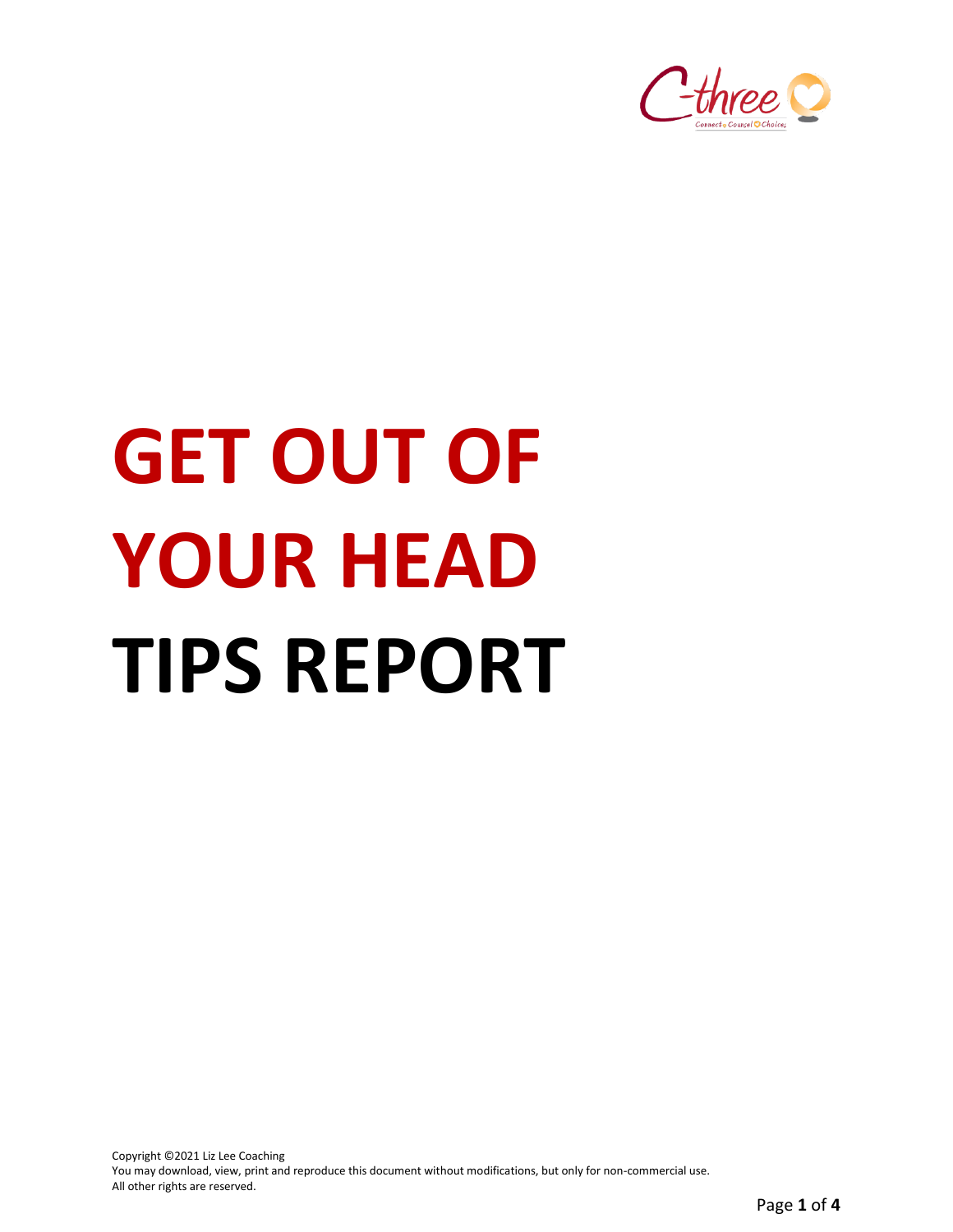

### TOP TIPS

Do you ever have those moments where you are trying to get something done but can't get out of your head long enough to focus? Maybe you are fearful, doubtful, anxious, stressed, or may be recalling an embarrassing situation from ten years ago. Whatever the reason, sometimes we struggle to get out of our own heads. If this sounds like you, check out these nine handy tips on how to deal with it.

#### **1. Schedule Reflection Time**

You can't possibly eliminate all of the thoughts running through your head, so why not schedule some time to reflect? Schedule some good old "me time" with just you and your head. Hopefully, this will allow you to be more distraction-free for the rest of the day.

#### **2. Write Your Thoughts Down**

If you find that you are often lost in worry, anxiety or other negative feelings, try releasing them by writing them down. Starting a journaling practice is a great way to get those worries that are stuck in your head out into the open.

#### **3. Spend Time With Loved Ones**

When you spend time with people you truly care about, you will be less likely to be lost in your own thoughts. Make a concerted effort to be present in the moment. Listen closely to what they say, observe what they do and feel the joy of just being with them.

#### **4. Establish a Meditation Routine**

Meditation is all about clearing your mind. While that is hardly a thorough definition, it does sound perfect if you are struggling to get out of your own head. It may take you some time to break through all the noise and relax enough to meditate but it's well worth the effort.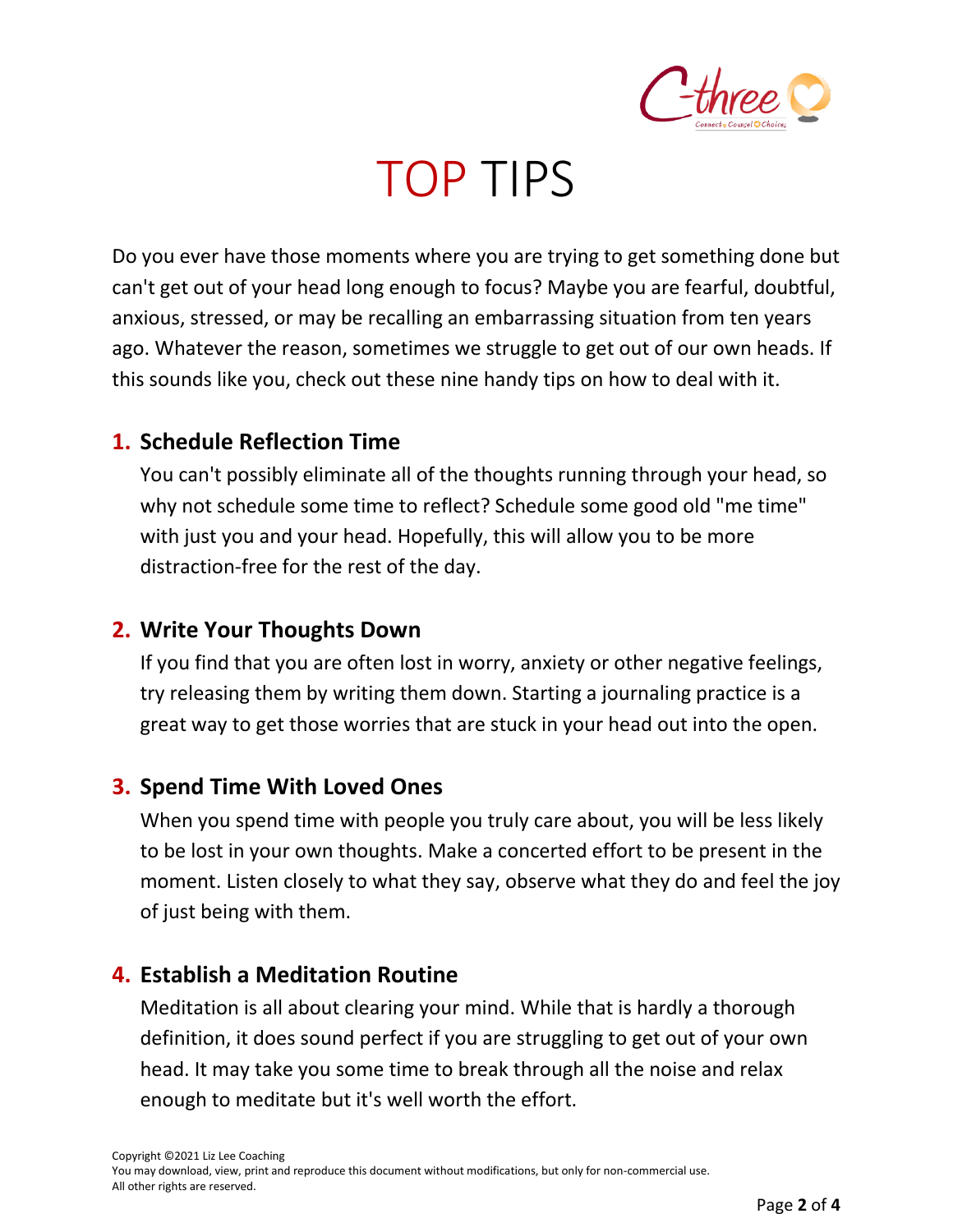

#### **5. Work up a Sweat**

It's hard to worry about the thoughts in your head when you feel like your heart is about to beat through your chest. Of course, you don't have to go that hard but spending any time exercising will keep you out of your own head, and you will benefit from a healthy lifestyle too.

#### **6. Take Action on Your Thoughts**

If you are lost in thought with worry, doubt or fear about some aspect of your life, then try taking some action. You don't have to do anything drastic. Just jot down some ways you can address the issues that you may be worrying over.

#### **7. What Do You Value?**

Do you know what matters to you? It might seem like a silly question, but most of us never really define the things we care about most. When you figure out what matters most to you, the thoughts of things that don't matter will start to drift away.

#### **8. Use the 5-4-3-2-1 Method**

Sometimes you will find yourself with so many thoughts racing through your mind that you feel the urge of panic. The 5-4-3-2-1 method is a great way to ground yourself. Just look around and pick out 5 things you can see, 4 things you can touch, 3 you can hear, 2 you can smell and 1 you can taste. It's a simple but effective way to stay mindful.

#### **9. Talk to a Counsellor or Coach**

If you feel so stuck in your head that it negatively impacts your mental wellbeing, career or relationships, consider speaking with a counsellor or coach. There is absolutely no shame in doing so. A trained counsellor or coach is simply another support for you to lean on.